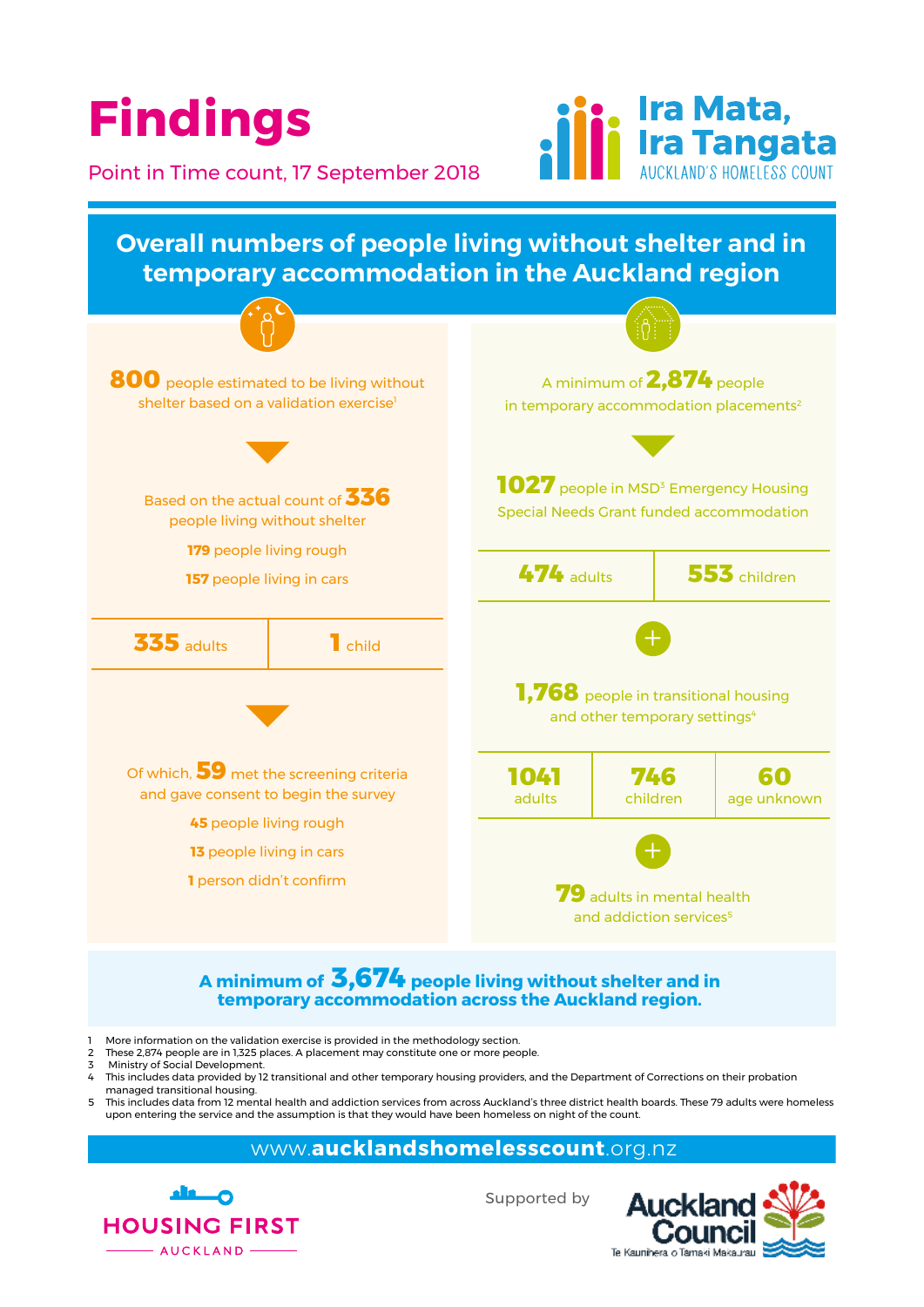

### **Ethnicity7**

Māori were overrepresented among people living without shelter and in temporary accommodation. Pasifika people were overrepresented among people in temporary accommodation.



#### **Age**

Nearly half of the 2,814 people in temporary accommodation were under 18 years old.



6 Statistics New Zealand 2013 Census data. 7 Results presented are based on Statistics New Zealand's classification of ethnicity and approach to working with ethnicity data. This allows people to identify with more than one ethnic group. As a result percentage do not add up to 100%.

General Auckland population<sup>6</sup>

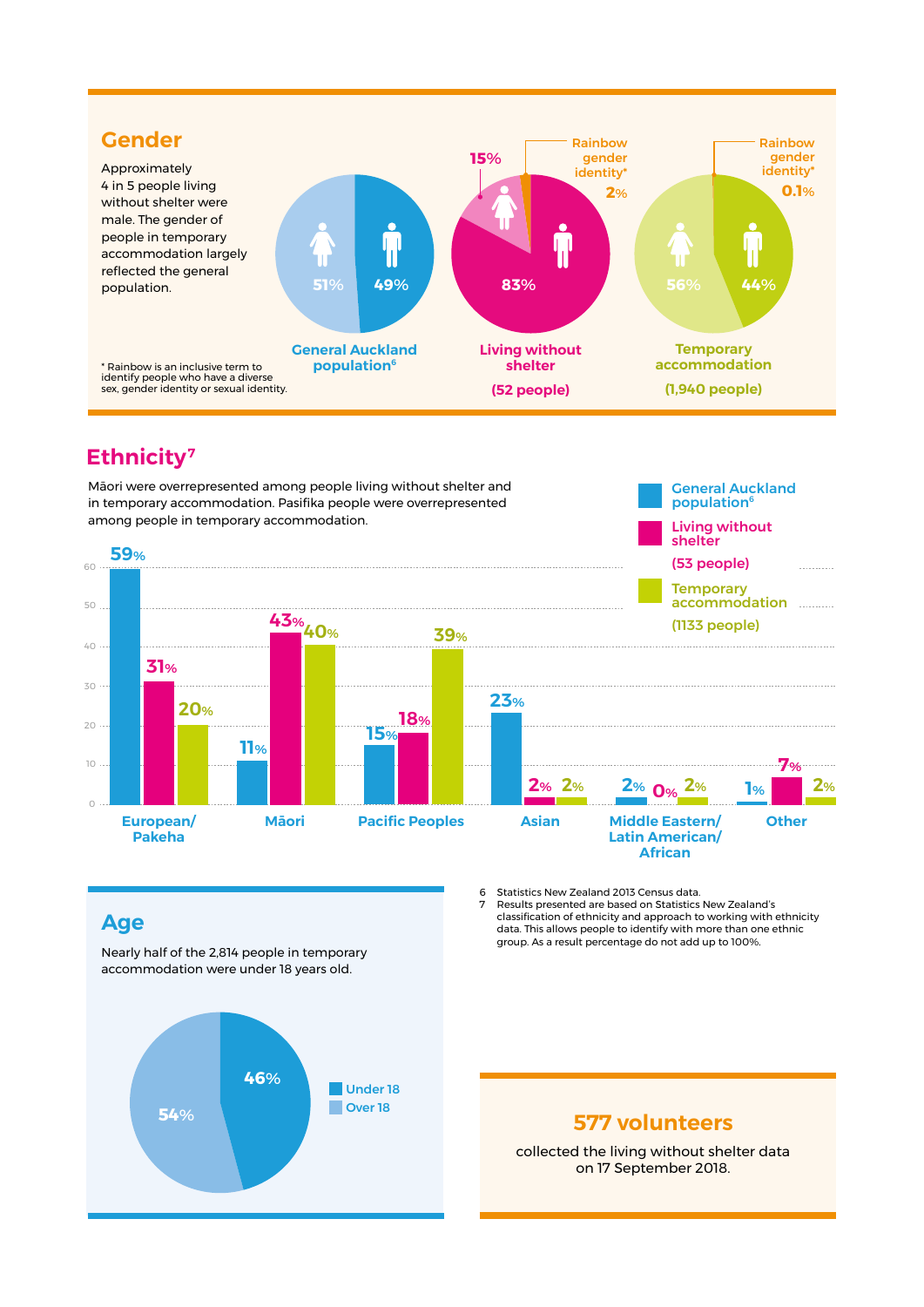## **Key findings**

A total of 336 people living without shelter counted through the street count. Of this, 59 people met the screening criteria and provided consent to talk about their living situation. Please note, because of the small sample size the results may not reflect the wider population of people living without shelter in Auckland.

*Survey responses depended on those willing to take part and answer each question. Therefore, the results may* 

#### **Sexual identity**

People with a rainbow sexual identity were overrepresented amongst those living without shelter.



#### **Length of time without shelter**

About three-quarters of people had lived without shelter for more than 12 months over their lifetime.



#### **Age first experienced homelessness**

Just over 40% of people were under 18 years old when they first experienced unsheltered homelessness.



#### **Experience of homelessness**

Of the people surveyed living without shelter, approximately half:



#### **considered themselves to have a disability.**



**had been in prison.**



**had spent time in foster care or a group or residential home.**



**had been to a hospital emergency department in the past 12 months.**